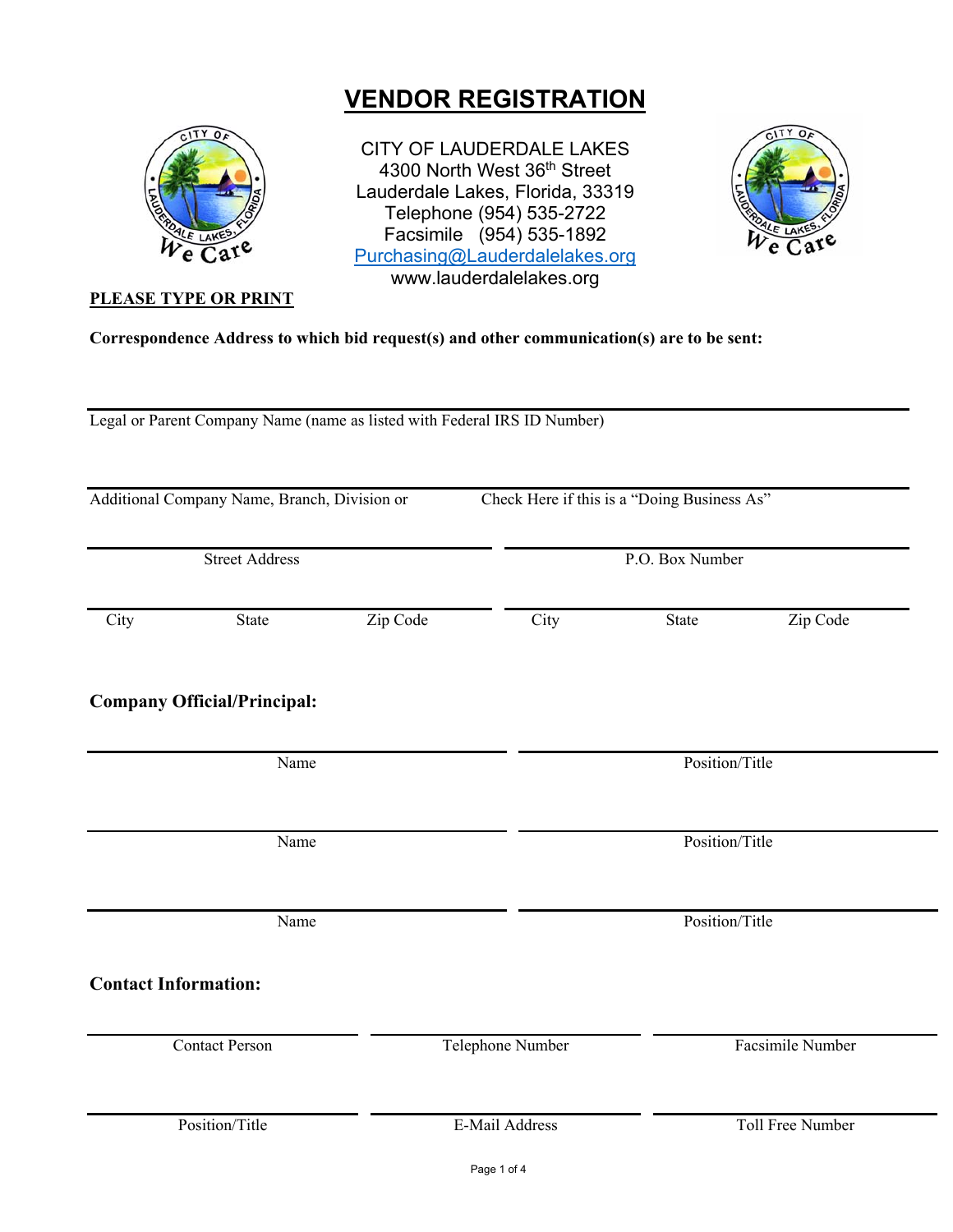#### **Business Information:**

| <b>Legal Standing</b> | Classification                 |
|-----------------------|--------------------------------|
| $\Box$ Individual     | $\Box$ Manufacturer            |
| $\Box$ Partnership    | $\Box$ Distributor             |
| $\Box$ Corporation    | $\Box$ Representative          |
| $\Box$ Other          | $\Box$ Dealer                  |
|                       | $\Box$ Retailer                |
|                       | $\Box$ Non-Profit Organization |

#### **Principal Line of Business**

**Federal ID Number:** 

**Customer Service Support:** 

**Contact Person** Number

**After Hours Customer Service Support (for Emergency):** 

Contact Person Number

**Business Hours:** 

**Remittance Address:** 

Street Address P.O. Box Number

**PAYMENT:** Payment, unless otherwise stated to the contrary in Purchase Order, shall be net thirty (30) days after acceptance by the City of the delivery of the goods and services and receipt of an acceptable invoice. For those goods and services which also require installation, the thirty (30) day period shall not commence until acceptance of the installation.

City State Zip Code City State Zip Code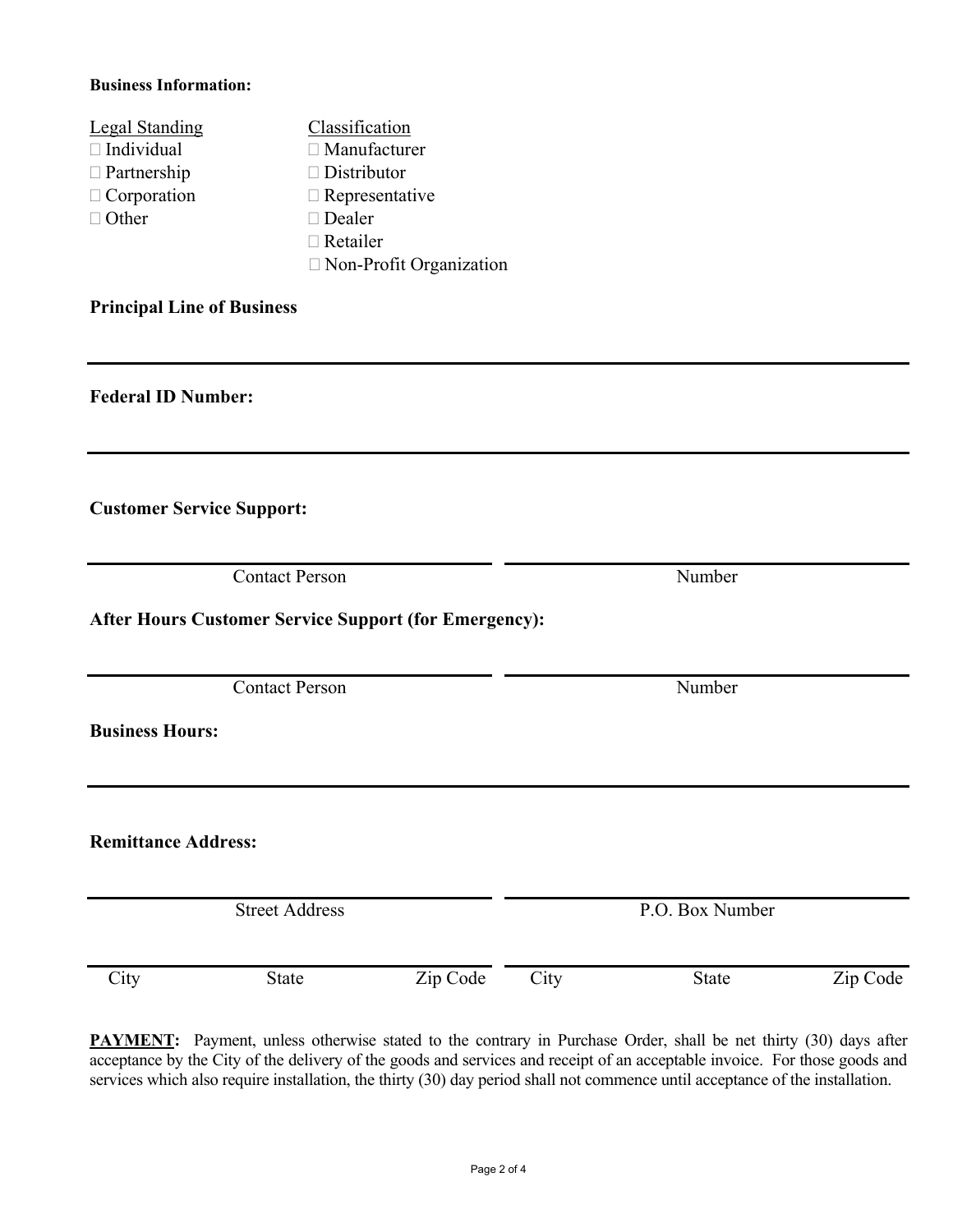#### **Products/Services:**

This information will be used to establish a bidders list. Please indicate all products/services you are capable of providing and be sure to reflect the corresponding 5 Digit Commodity Code. A complete listing of Commodity Codes is available on the City's website.

Note: Products are reflected in codes **005 00** through **898 90** and **998 00** through **998 96** and Services are reflected in codes **905 00** through **992 97**. A MINIMUM OF ONE (1) COMMODITY CODE IS REQUIRED TO PROCESS THIS APPLICATION.

| <b>Products/Services</b> | <b>Commodity Codes</b> |
|--------------------------|------------------------|
|                          |                        |
|                          |                        |
|                          |                        |
|                          |                        |
|                          |                        |
|                          |                        |
|                          |                        |
|                          |                        |
|                          |                        |
|                          |                        |
|                          |                        |
|                          |                        |
|                          |                        |
|                          |                        |
|                          |                        |
|                          |                        |
|                          |                        |
|                          |                        |
|                          |                        |
|                          |                        |
|                          |                        |
|                          |                        |
|                          |                        |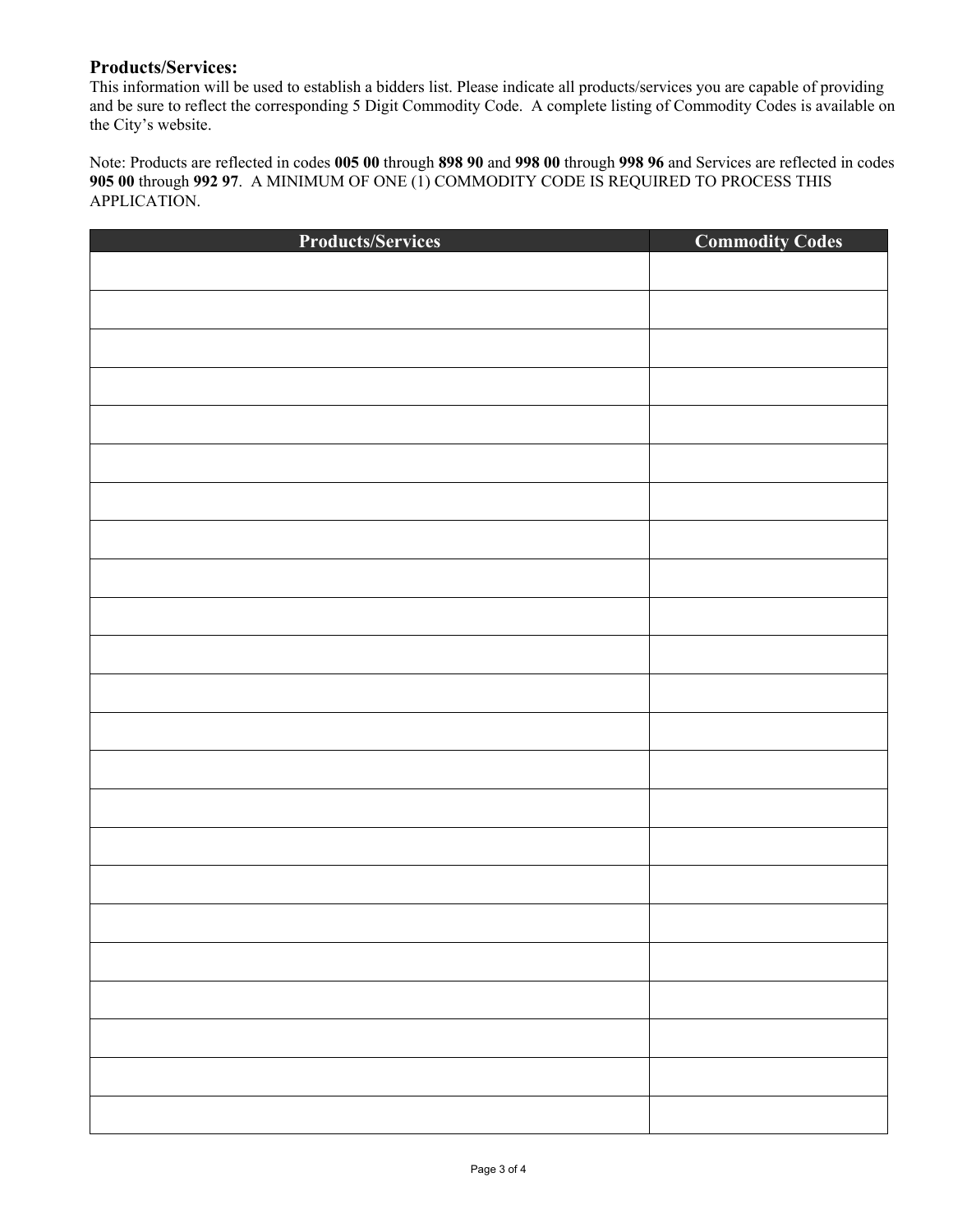## **Please provide additional information on products/services and commodity codes on a separate sheet, if applicable.**

## **Licenses and Certifications:**

| City Business Tax Receipt:                             | <b>Expiration Date:</b>  |  |
|--------------------------------------------------------|--------------------------|--|
|                                                        |                          |  |
| Additional License and Certifications (If applicable): | <b>Expiration Date:</b>  |  |
|                                                        |                          |  |
|                                                        |                          |  |
| <b>References:</b>                                     |                          |  |
| Reference Information 1:                               | Reference Information 2: |  |
| Company Name                                           | Company Name             |  |
| <b>Contact Person</b>                                  | <b>Contact Person</b>    |  |
| Telephone/Fax/Email                                    | Telephone/Fax/Email      |  |
| Reference Information 3:                               |                          |  |
| Company Name                                           |                          |  |
| <b>Contact Person</b>                                  |                          |  |
| Telephone/Fax/Email                                    |                          |  |
| <b>Authorized Signature:</b>                           |                          |  |
| Title<br>Name                                          | Date                     |  |

Page 4 of 4

*For internal use only* 

Checked by: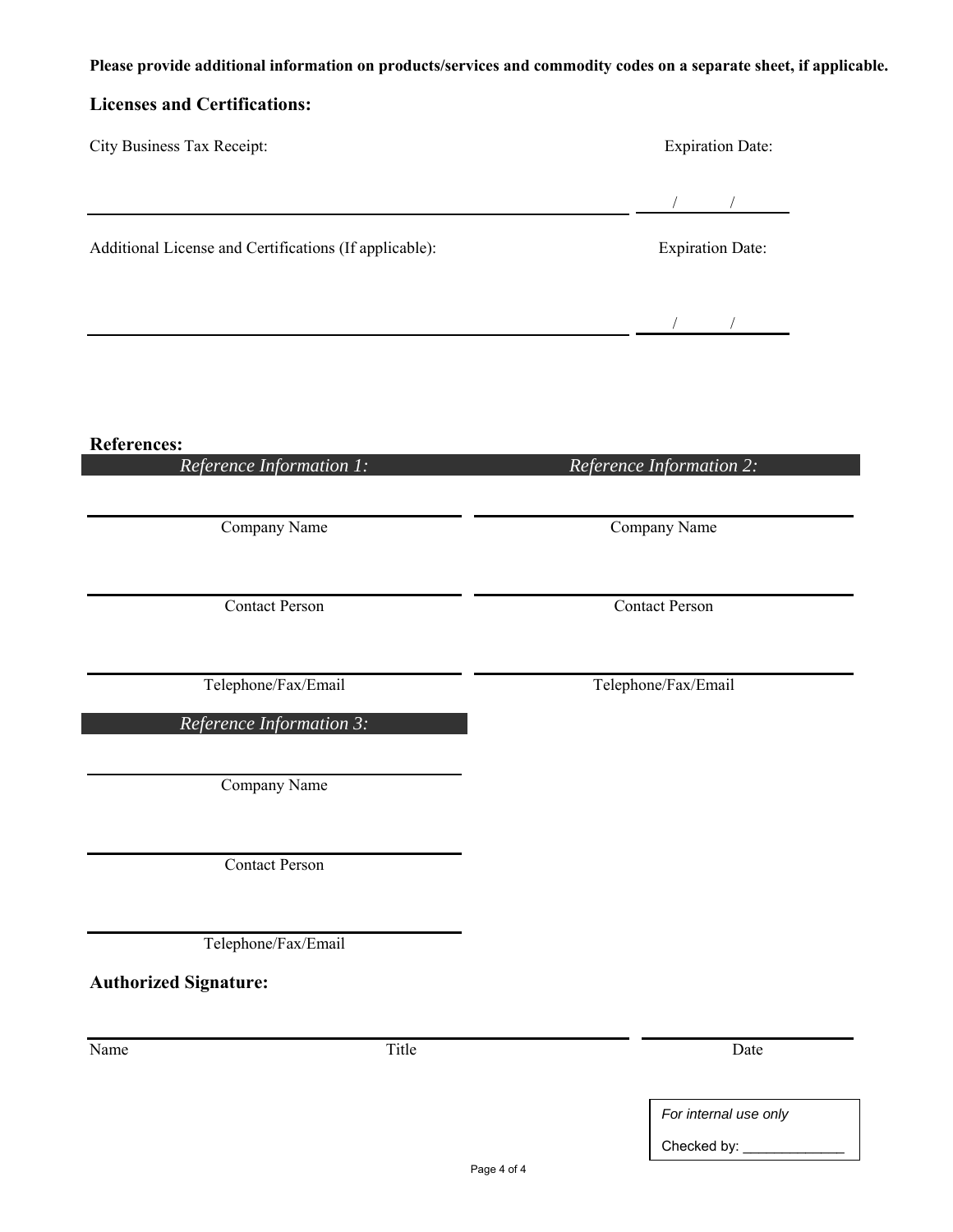

Dear Vendor,

**Effective July 1, 2018**, the City of Lauderdale Lakes will begin the full implementation of direct deposit for our vendors. Enrollment in the Electronic Funds Transfer (EFT) Payment Program will provide for a more timely payment on your invoices. Please complete the EFT Form on the **reverse side** of this cover letter and include a voided check or deposit form from a checking/savings account and have your banking institution complete the Bank Certification section or provide an official letter from your bank institution verifying bank account information. **ALL** sections of the form must be completed. An incomplete form and omitted support documentation will delay the payment process.

Please be aware that the first payment will be a pre-note. A pre-note is a one-time payment confirmation to ensure the accuracy of your account and routing numbers. Once confirmed, all payments thereafter will be provided in an EFT payment.

The EFT authorization will remain in full force and effect until the City of Lauderdale Lakes and your Banking Institution have received a written notice of termination. Please provide a notice of termination in a timely manner to afford the City of Lauderdale Lakes and your Banking Institution reasonable opportunity to process it.

Send your completed form along with a **VOIDED CHECK** or a deposit slip if you provide a savings account information via email to:  $ap@lauderdalelakes.org$ , or to the following mailing address:

> City of Lauderdale Lakes Attn: Accounts Payable 4300 NW 36th Street Lauderdale Lakes, FL 33319-5599 Fax to Accounts Payable at (954) 535-1892

You may also gain access to the EFT Fillable Form on our website at [www.lauderdalelakes.org](http://www.lauderdalelakes.org/) under the Financial Services Department Accounting and Financial Management Division. Please send any address changes to the attention of our email or mailing address listed above to continue receiving important information regarding the account.